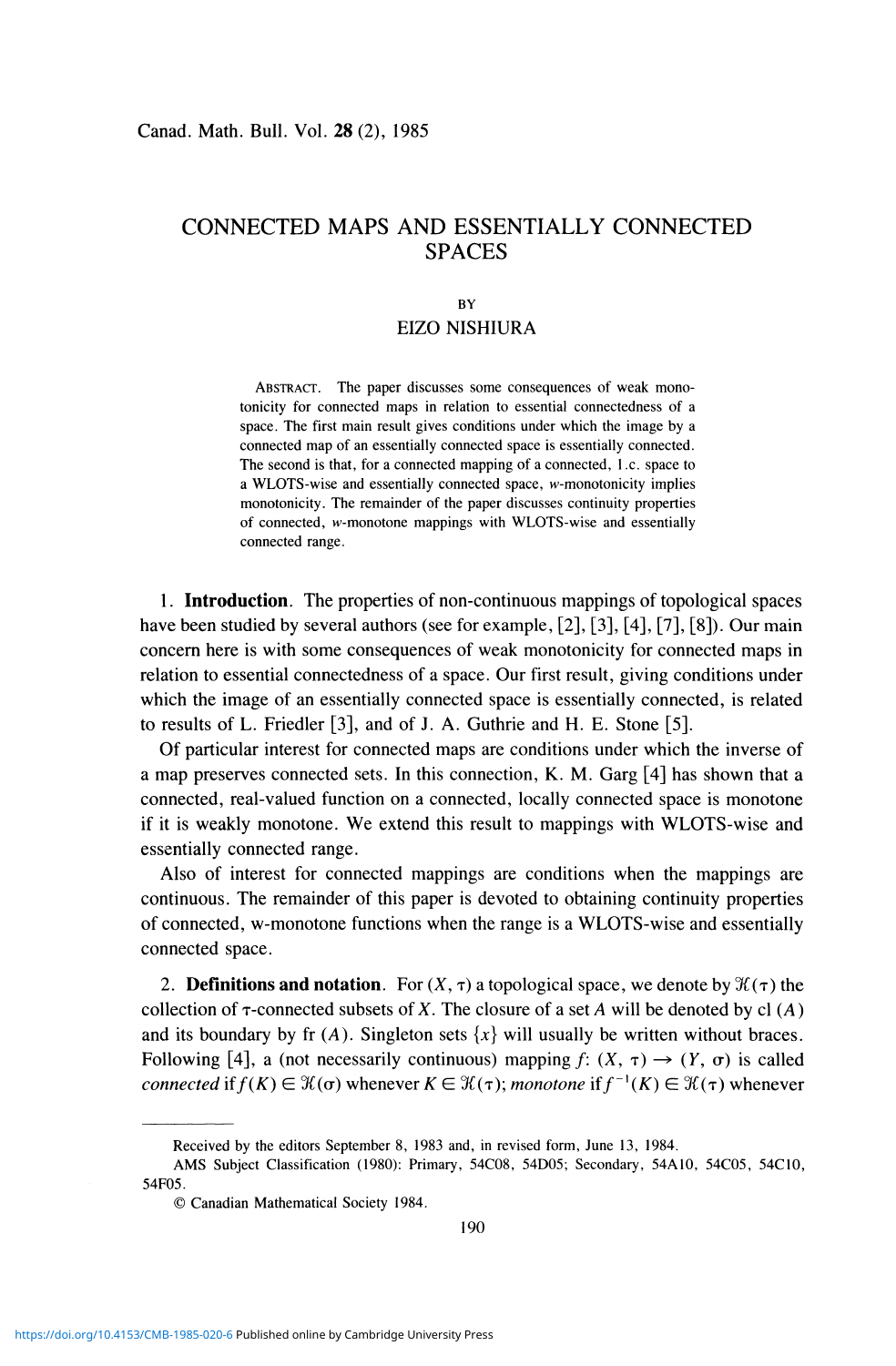$K \in \mathcal{H}(\sigma)$ ; and *weakly monotone* (w-monotone) if  $f^{-1}(y) \in \mathcal{H}(\tau)$  for each  $y \in Y$ .

Using the terminology of [5], a connected space  $(X, \tau)$  is called *essentially connected* if for every connected expansion  $\sigma \supset \tau$ ,  $\mathcal{H}(\sigma) = \mathcal{H}(\tau)$ , and is called *irreducibly connected* if the intersection of an arbitrary collection of connected sets is connected. For points *x* and *x'* in an irreducibly connected space X, the smallest connected set in X containing x and x' will be called a *segment* and be denoted by  $[x, x']$ . A space is said to be *LOTS-wise (resp. WLOTS-wise) connected* if each pair of points in the space is contained in a connected, (weakly) linearly orderable subspace.

3. **Preliminary Lemmas.** We now state some lemmas needed for the proofs of the main theorems.

LEMMA 1. [7]. Let  $f: X \to Y$  be connected, where Y is  $T_1$ . If  $B \subset Y$  is closed, then *the components of*  $f^{-1}(B)$  *are closed.* 

LEMMA 2. Let  $f: X \rightarrow Y$  be connected and w-monotone, where X is *l.c.* (locally *connected), and Y is T<sub>1</sub> and connected. For each*  $y \in Y$ *, let*  $\mathscr C$  *denote the collection of components of*  $Y - y$ *. Then the following hold:* 

 $(a) f^{-1}(C)$  *is open for each*  $C \in \mathcal{C}$ .

*If*  $\mathscr C$  *is a closure-preserving collection, then for each*  $C \in \mathscr C$ *:* 

*(b) C is open,* 

 $(c) f^{-1}(cl(C)) = f^{-1}(C) \cup f^{-1}(y)$  is closed,

*(d)*  $cl(f^{-1}(C)) \subset f^{-1}(cl)$ 

**PROOF.** (a) Let  $x \in f^{-1}(C)$ . By Lemma 1,  $f^{-1}(y)$  is closed, hence there exists a connected neighborhood U of x which is disjoint from  $f^{-1}(y)$ . Since  $f(U)$  is connected,  $U \subset f^{-1}(C)$ . Thus,  $f^{-1}(C)$  is open.

*(b)* For each component *C*,  $cl(C) \subset C \cup y$ . Since *C* is closure-preserving, we have  $C = Y - \bigcup \{ cl(C') : C' \in \mathcal{C}, C' \neq C \} = Y - cl(\bigcup \{ C' : C' \in \mathcal{C}, C' \neq C \})$  is open. (c) If C is closed, then Y is not connected, therefore  $cl(C) = C \cup y$ . Hence  $f^{-1}(cl(C)) = f^{-1}(C) \cup f^{-1}(y)$ , which is closed by part (a). Part (d) follows from (c).

LEMMA 3 [3]. If  $f: X \rightarrow Y$  is onto, open and w-monotone, then f is monotone.

If  $(X, \tau)$  is a topological space and  $A \subset X$ , then  $\tau(A)$  will denote the smallest topology containing  $\tau \cup \{A\}$  [5]; the members of  $\tau(A)$  are of the form  $U \cup (V \cap A)$ , where  $U, V \in \tau$ .

LEMMA 4. Let f be an open and w-monotone mapping of  $(X, \tau)$  onto  $(Y, \sigma)$ . If  $A \subset$ F, *then* 

 $f: (X, \tau(f^{-1}(A))) \to (Y, \sigma)$ 

*is also open and w-monotone, hence monotone.* 

PROOF. If  $W \in \tau(f^{-1}(A))$ , then  $W = U \cup (V \cap f^{-1}(A))$  for some  $U, V \in \tau$ . Since f is  $(\tau, \sigma)$ -open, then  $f(W) = f(U) \cup (f(V) \cap A)$  is in  $\sigma(A)$ . Thus f is open as a map from  $\tau(f^{-1}(A))$  to  $\sigma(A)$ .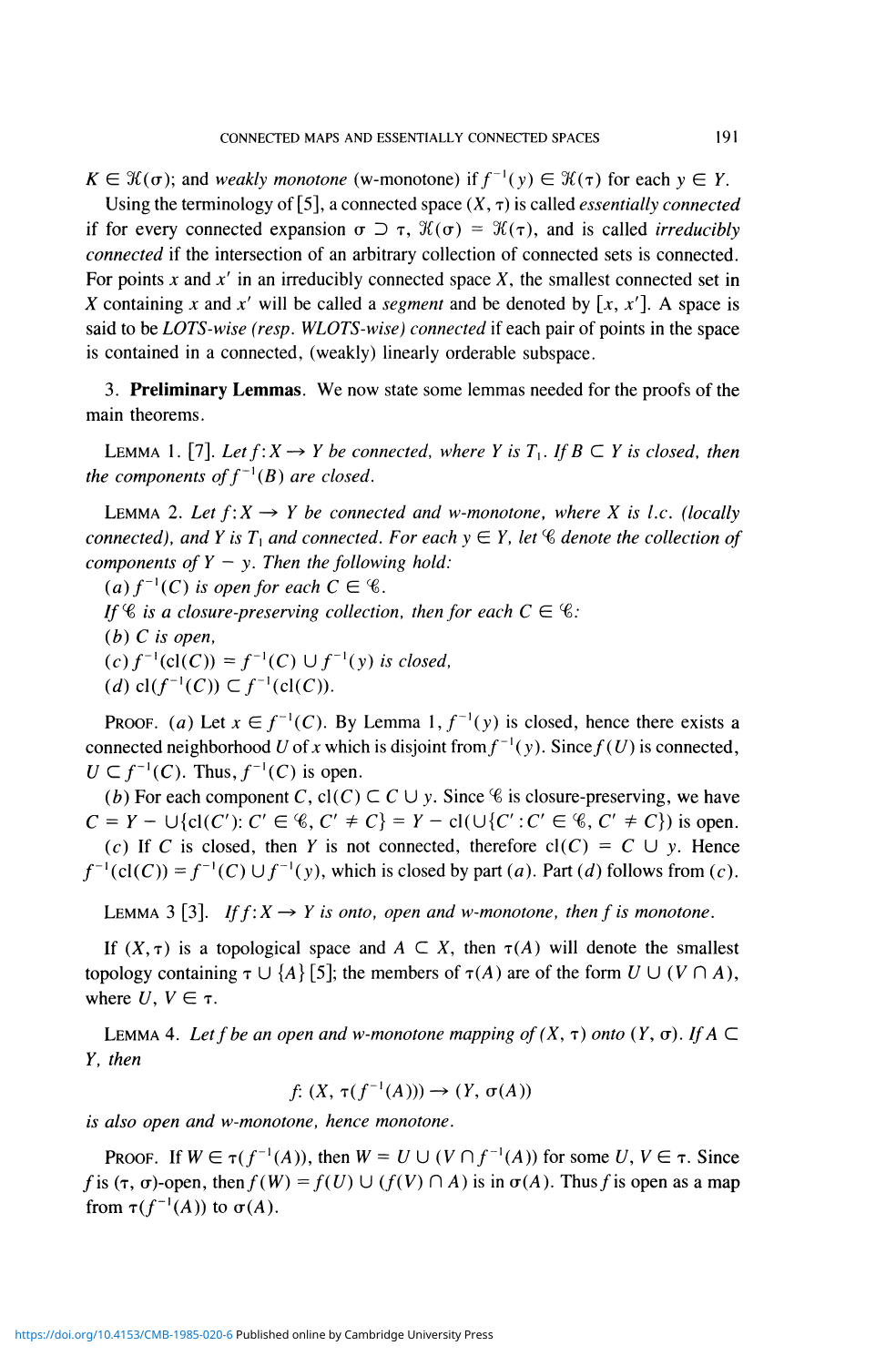### 192 **E. NISHIURA** [June

Suppose  $f^{-1}(y)$  is not  $\tau(f^{-1}(A))$ -connected for some  $y \in Y$ . Let  $W = U \cup (V \cap Y)$  $f^{-1}(A)$ ) and  $W' = U' \cup (V' \cap f^{-1}(A))$  separate  $f^{-1}(y)$ , where U, U', V, V'  $\in \tau$ . If  $y \notin A$ , then *U* and *U'* would separate  $f^{-1}(y)$ , which contradicts its

 $\tau$ -connectedness. Hence  $y \in A$ , from which it follows that  $U \cup U'$  and  $V \cup V'$  separate  $f^{-1}(y)$ , which is again a contradiction.

LEMMA 5 [6]. If  ${C}$  is a family of arbitrary subsets of a l.c. space, then

$$
\mathrm{fr}(\cup\{C\}) \subset \mathrm{cl}(\cup\{\mathrm{fr}(C)\}).
$$

4. **Preservation of essential connectedness.** It is shown in [3] that if an open, connected and w-monotone mapping f of a maximally connected space X has a  $T_1$  image *Y*, then *Y* is also maximally connected. On the other hand, it is proved in [5] that if *X* is essentially connected and  $f$  (continuous), mapping  $X$  onto  $Y$ , is hereditarily quotient and w-monotone, then *Y* is also essentially connected. The theorem below gives a result parallel to the second of these and a slight improvement of the first (removing the  $T_1$ ) condition.)

THEOREM 1. Let  $f: (X, \tau) \rightarrow (Y, \sigma)$  be onto, open, connected and w-monotone. If  $(X, \tau)$  *is essentially connected, then*  $(Y, \sigma)$  *is also. If*  $(X, \tau)$  *is maximally connected, so also is*  $(Y, \sigma)$ .

PROOF. To prove the first assertion, let  $\sigma'$  be a connected expansion of  $\sigma$ , and suppose  $K \in \mathcal{H}(\sigma)$  –  $\mathcal{H}(\sigma')$ . Let G,  $H \in \sigma'$  separate K and put  $\tau' =$  $[\tau(f^{-1}(G))] (f^{-1}(H))$ . By Lemma 4, f is  $(\tau', \sigma')$ -monotone. Therefore  $\tau'$  is a connected expansion of  $\tau$ . Thus  $\mathcal{H}(\tau') = \mathcal{H}(\tau)$ .

Since f is  $(\tau, \sigma)$ -monotone,  $f^{-1}(K) \in \mathcal{H}(\tau)$ . But  $f^{-1}(K)$  is separated by  $f^{-1}(G)$  and  $f^{-1}(H)$ , hence not in  $\mathcal{H}(\tau')$ , a contradiction. Thus  $(Y, \sigma)$  is essentially connected.

To verify the second, let  $\sigma'$  be a connected expansion of  $\sigma$ . Let  $V \in \sigma' - \sigma$  and put  $U = f^{-1}(V)$ . According to Lemma 4, f is ( $\tau(U)$ ,  $\sigma(V)$ )-monotone and open. Hence *X* is  $\tau(U)$ -connected. Since  $\tau$  is maximally connected,  $U \in \tau$ , from which  $V \in \sigma$ , and  $\sigma$  is therefore maximally connected.

5. **Monotonicity of connected maps.** We shall need the following definition. A *branch* of a connected set K in a space Y is a component of  $Y - K$  which clusters in *K.* The previously mentioned theorem of K. Garg generalizes to:

THEOREM 2. Let  $(X, \tau)$  be connected and *l.c.*, and let  $f: (X, \tau) \rightarrow (Y, \sigma)$  be *connected, where*  $(Y, \sigma)$  *is WLOTS-wise and essentially connected. Then f is monotone if, and only if, it is w-monotone.* 

PROOF. By Theorem 8 of [5], a WLOTS-wise connected space which is essentially connected is irreducibly connected. Let  $[y, y']$  be a segment in *Y*, and let  $\Re$  denote the collection of branches of *[y, y'].* It is shown in [1] that *[y, y']* is closed, that each component of  $Y - [y, y']$  is a branch of  $[y, y']$ , and that each branch  $B \in \mathcal{B}$  has a unique cluster point  $z_B \in [y, y']$ . According to Theorem 9 of [5],  $\Re$  is a closure-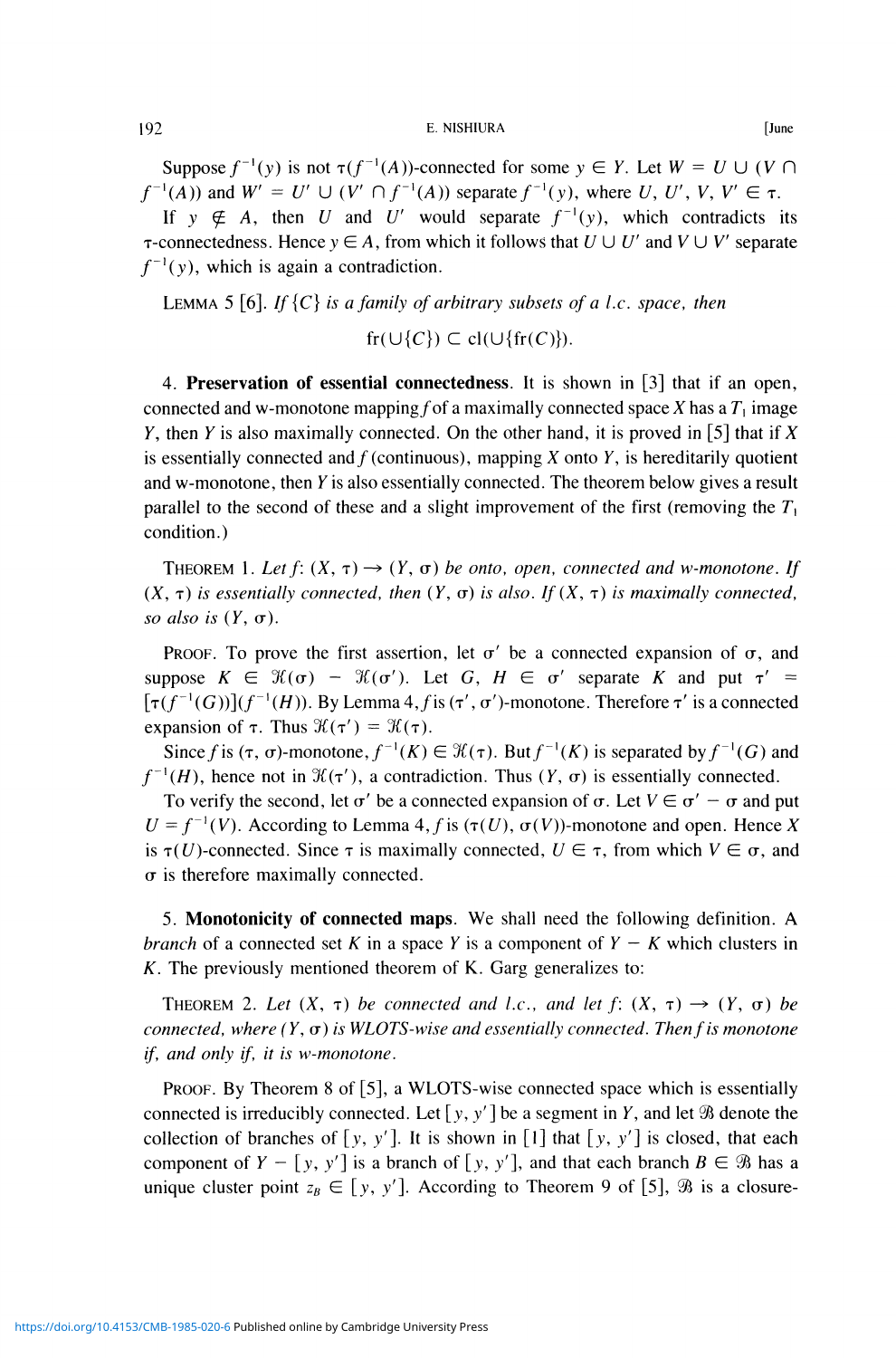preserving family. Hence if  $B \in \mathcal{B}$ , then *B* is open and cl(*B*) =  $B \cup z_B$ . From Lemma  $2(a)$  it follows that  $f^{-1}(\lceil y, y' \rceil)$  is closed.

Assume now that  $f^{-1}([y, y'])$  is not connected. Let  $f^{-1}([y, y']) = M \cup N$ , where *M* and *N* are disjoint and closed. For each  $B \in \mathcal{B}$ ,  $f^{-1}(z_B)$  being connected, is contained in either M or N. Let  $M = {B: z_B \in f(M)}$  and  $N = {B: z_B \in f(N)}$ . Since  $f(M) \cup$  $f(N) = [y, y']$  and  $f(M) \cap f(N) = \emptyset$ , then  $M \cup N = \mathcal{B}$  and  $M \cap N = \emptyset$ . Put  $P =$  $\bigcup \{f^{-1}(B) : B \in \mathcal{M}\}\$ and  $Q = \bigcup \{f^{-1}(B) : B \in \mathcal{N}\}\$ . By Lemma 2(*a*), *P* and *Q* are open. Furthermore,  $P \cup Q = X - f^{-1}([y, y'])$  and  $P \cap Q = \emptyset$ .

By Lemma 5 we have  $\text{fr}(P) \subset \text{cl}[\cup \{\text{fr}(f^{-1}(B)) : B \in \mathcal{M}\}]$ . Since by Lemma 2,  $f_r(f^{-1}(B)) \subset f^{-1}(z_B)$  for each  $B \in \mathcal{B}$ , we have  $f_r(P) \subset \text{cl}[\cup \{f^{-1}(z_B) : B \in \mathcal{M}\}] \subset$ M. Thus  $cl(P) \cap N = \emptyset$ . Similarly  $cl(Q) \cap M = \emptyset$ . It thus follows that  $X = (P \cup M)$  $\cup$  (Q  $\cup$  N) is a separation of X, contradicting its connectedness.

To complete the proof of sufficiency we need only note that for any connected set  $K \subset Y$ ,  $K = \bigcup \{ [y, y'] : y \in K \}$  for any fixed  $y \in K$ . The necessity is clear.

6. **Continuity conditions.** We now examine continuity properties of connected mappings into WLOTS-wise and essentially connected spaces.

THEOREM 3. *Let f be a connected, w-monotone mapping of a connected*', *I.e. space X onto a WLOTS-wise and essentially connected space Y.* 

*(a) Iffis continuous, then Y is LOTS-wise connected.* 

*(b) If Y is LOTS-wise connected and Y – y has a finite number of components for each*  $y \in Y$ *, then f is continuous.* 

PROOF. (a) We wish to show that each segment  $[y, y']$  in Y is a LOTS. If not, there exists a point  $z \in [y, y']$  and a neighborhood V of z such that  $W = V \cap [y, y']$  contains no relatively open order-interval in  $[y, y']$  containing z.

Let *U* be a connected open set containing  $f^{-1}(z)$  such that  $f(U) \subset V$ . Since  $f(U)$  is connected, then  $I = f(U) \cap [y, y']$  is a (possibly degenerate) interval in [y, y']. Since z is in the boundary of *I*, we must have  $I \subset [y, z]$  or  $I \subset [z, y']$ , say  $I \subset [y, z]$ . We then have  $f^{-1}(z) \subset U \cap f^{-1}([y, y']) \subset f^{-1}([y, z])$ , from which,  $f^{-1}([y, z]) =$  $f^{-1}([y, z])$ )  $\cup$  (U  $\cap f^{-1}([y, y'])$ ) is both open and closed in  $f^{-1}([y, y'])$  if  $y \neq z$ . But this contradicts the connectedness of  $f^{-1}([y, y'])$ . Thus  $z = y$ , in which case  $f^{-1}(z)$  is both open and closed in  $f^{-1}([y, y'])$ , again contradicting its connectedness. Hence *Y* is LOTS-wise connected.

*(b)* Let  $y \in Y$  and let V be a neighborhood of y. If  $C_1, \ldots, C_n$  are the components of  $Y - y$ , let  $D_k$  be the component of  $V \cap (C_k \cup y)$  which contains y. Since the branch points of a segment are discrete and closed ([5], Theorem 10), we can find points  $y_k \in D_k$  such that  $(y, y_k)$  contains no branch points. If  $E_k$  is the component of  $Y - y_k$ which contains  $[y, y_k)$ , then  $\bigcup_k \{[y, y_k]\} = \bigcap_k \{E_k\}$  is a neighborhood of y and  $f^{-1}(\bigcap_k \{E_k\})$  is open.

COROLLARY 1. If  $f: X \rightarrow Y$  is onto, connected and w-monotone, X is connected and *I.c., and Y is a WLOTS, then f is continuous if, and only if, Y is a LOTS.*